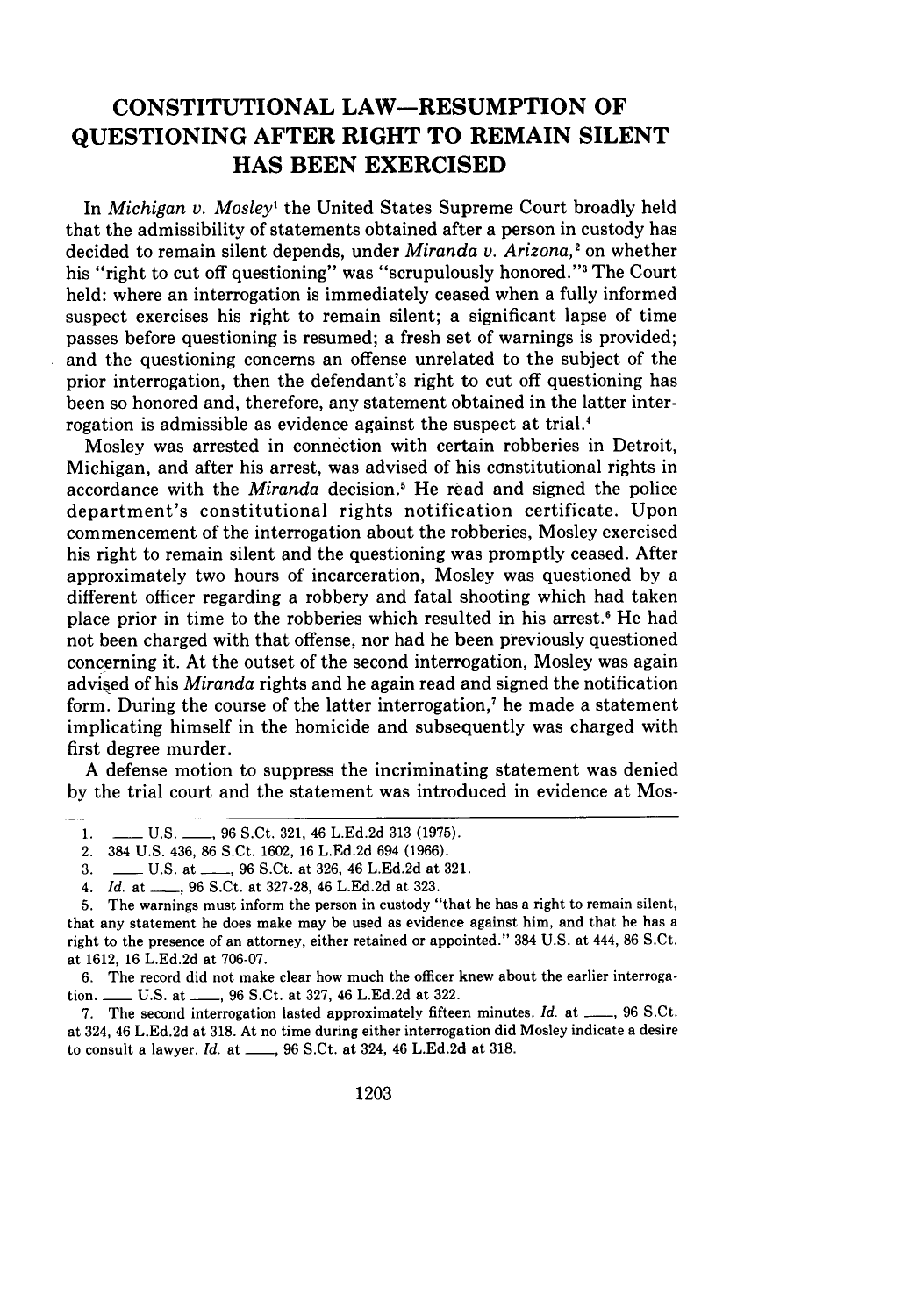ley's trial where he was convicted of first degree murder. The Michigan Court of Appeals reversed the conviction holding that the second interrogation was a per se violation of the *Miranda* doctrine<sup>8</sup> and in so holding, relied heavily on *Westover v. United States, I* a companion case to *Miranda.* The Michigan Supreme Court denied further appeal<sup>10</sup> and the United States Supreme Court granted the state's petition for certiorari."

In the *Miranda* decision the Court stated that the basic purpose of its holding was to set forth concrete constitutional guidelines for law enforcement agencies and courts to follow.<sup>12</sup> Miranda did not state under what circumstances, if any, a statement obtained after a person in custody<sup>13</sup> has decided to remain silent would be admissible in evidence. The *Miranda* decision simply stated **:**

Once warnings have been given, the subsequent procedure is clear. If the individual indicates in any manner, at any time prior to or during questioning that he wishes to remain silent, the interrogation must cease. At this point he has shown that he intends to exercise his Fifth Amendment privilege; any statement taken after the person invokes his privilege cannot be other than the product of compulsion, subtle or otherwise. Without the right to cut off questioning, the setting of in-custody interrogation operates on the individual to overcome free choice in producing a statement after the privilege has been once invoked.<sup>14</sup>

Thus *Miranda* held that custody creates an inherent compulsion on an individual to incriminate himself in response to questions, and that statements obtained under such circumstances are therefore obtained in violation of the fifth amendment privilege against compelled testimonial selfincrimination unless the privilege is "knowingly and intelligently waived."<sup>15</sup>

In *Mosley* the Court viewed the issue as being whether the conduct of the police leading to the incriminating statement violated the *Miranda* guidelines and, therefore, focused primarily on an interpretation of the above stated passage of *Miranda* in resolving the issue." The Court set forth three possible interpretations of how *Miranda's* language could operate after a suspect invoked his right to cut off questioning. First, the language could be literally interpreted to grant the suspect permanent

<sup>8. 51</sup> Mich. App. 105, 214 N.W.2d 564 (1974).

<sup>9. 384</sup> U.S. at 494, 86 S.Ct. at 1638, 16 L.Ed.2d at 735 (1966).

<sup>10. 392</sup> Mich. 764 (1974).

<sup>11. 419</sup> U.S. 1119, 95 S.Ct. 801, 42 L.Ed.2d 819 (1975).

<sup>12. 384</sup> U.S. at 441-42, 86 S.Ct. at 1611, 16 L.Ed.2d at 705.

**<sup>13.</sup>** *See* Annot., *Custodial Interrogation-Miranda Rule,* 31 A.L.R.3d 565 **(1970).**

<sup>14. 384</sup> U.S. at 473-74, 86 S.Ct. at 1627-28, 16 L.Ed.2d at 23. The court in *Mosley* stated that this passage was also relied on by the Michigan Court of Appeals in finding a per se violation of Miranda. \_\_\_\_ U.S. at \_\_\_, 96 S.Ct. at 324, 46 L.Ed.2d at 319.

<sup>15.</sup> *Id.* at 471, 475, 86 S.Ct. at 1626, 1628, 16 L.Ed.2d at 722, 725.

<sup>16.</sup> **\_\_ U.S. at \_\_, 96 S.Ct. at 324, 46 L.Ed.2d at 319.**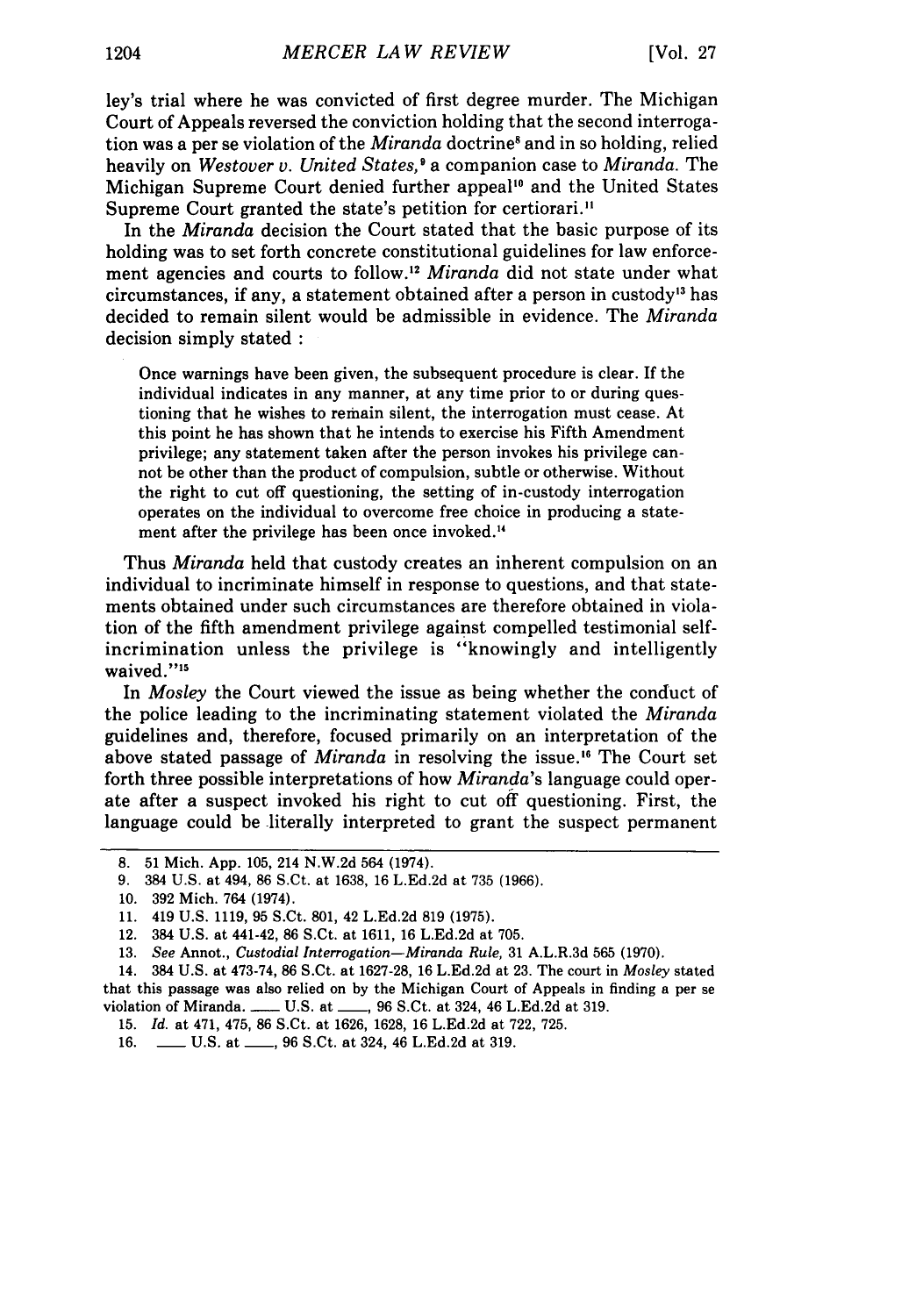immunity from any further questioning by any police officer at any time or place on any subject." A second possible interpretation could be the exclusion of any statement taken after the suspect invokes the right to cut off questioning. In other words, any subsequent statement would be characterized as the product of compulsion and be excluded from evidence, even if the suspect volunteered the statement without any further interrogation by police.<sup>18</sup> Finally, the *Miranda* language could be interpreted to require the immediate cessation of interrogation when the right is invoked by the suspect, but permitting a resumption of questioning after a momentary respite." All three interpretations were rejected by the Court as either infringing too greatly on legitimate police investigative rights or violating the purposes of *Miranda* by not adequately protecting the accused.<sup>20</sup> Instead, the Court relied on an interpretation of the intent of *Miranda:* first, to adopt effective means to notify the person of his right of silence, and second, to adopt effective means to assure that the exercise of that right by the person in custody would be "scrupulously honored."<sup>21</sup>

The decision in *Westover v. United States22* held an accused's statement inadmissible under *Miranda* where the statement was obtained by authorities in a second interrogation. In *Westover* warnings were given to the accused at the outset of the second interrogation but were not given to him upon commencement of the initial questioning.23 The *Mosley* court found this original failure to notify the accused of his fifth amendment right to be the distinguishing factor between the different results reached in the  $two cases.<sup>24</sup>$ 

The *Mosley* decision correctly interprets the intent of the *Miranda* holding, but the test enunciated by the Court for determining the admissibility of statements obtained after a suspect exercises his right of silence fails to meet the standard set forth in *Miranda.* In other words, the test fails to set forth concrete constitutional guidelines for law enforcement agencies and courts to follow.2 ' <sup>5</sup>*Mosley* rejects possible objective standards for a standard based on the factual circumstances of each case-was the right to cut off questioning "scrupulously honored"? Justice Brennan, dissenting, takes note of the majority's failure in this regard and also suggests two objective guidelines available as proper procedural safeguards before resumption of questioning: arraignment or appointment and arrival of counsel.26 Use of such objective guidelines would provide much more effec-

17. *Id.* at \_\_\_, 96 S.Ct. at 325, 46 L.Ed.2d at 320.

- 19, *Id.*
- 20. *Id.*
- 21. *Id.* at \_\_\_, 96 S.Ct. at 326, 46 L.Ed.2d at 321.
- 22. 384 U.S. 436, 86 S.Ct. 1602, 16 L.Ed.2d 694 (1966).
- 23. *Id.* at 496-97, 86 S.Ct. at 1639, 16 L.Ed.2d at 736.
- 24. **\_\_ U.S. at \_\_, 96 S.Ct. at 327, 46 L.Ed.2d at 323.**
- 25. 384 U.S. at 441-42, 86 S.Ct. at 1611, 16 L.Ed.2d at 705.
- 26. **-** U.S. at **- , 96 S.Ct. at 332, 46 L.Ed.2d at 329.**

**<sup>18.</sup>** *Id.*